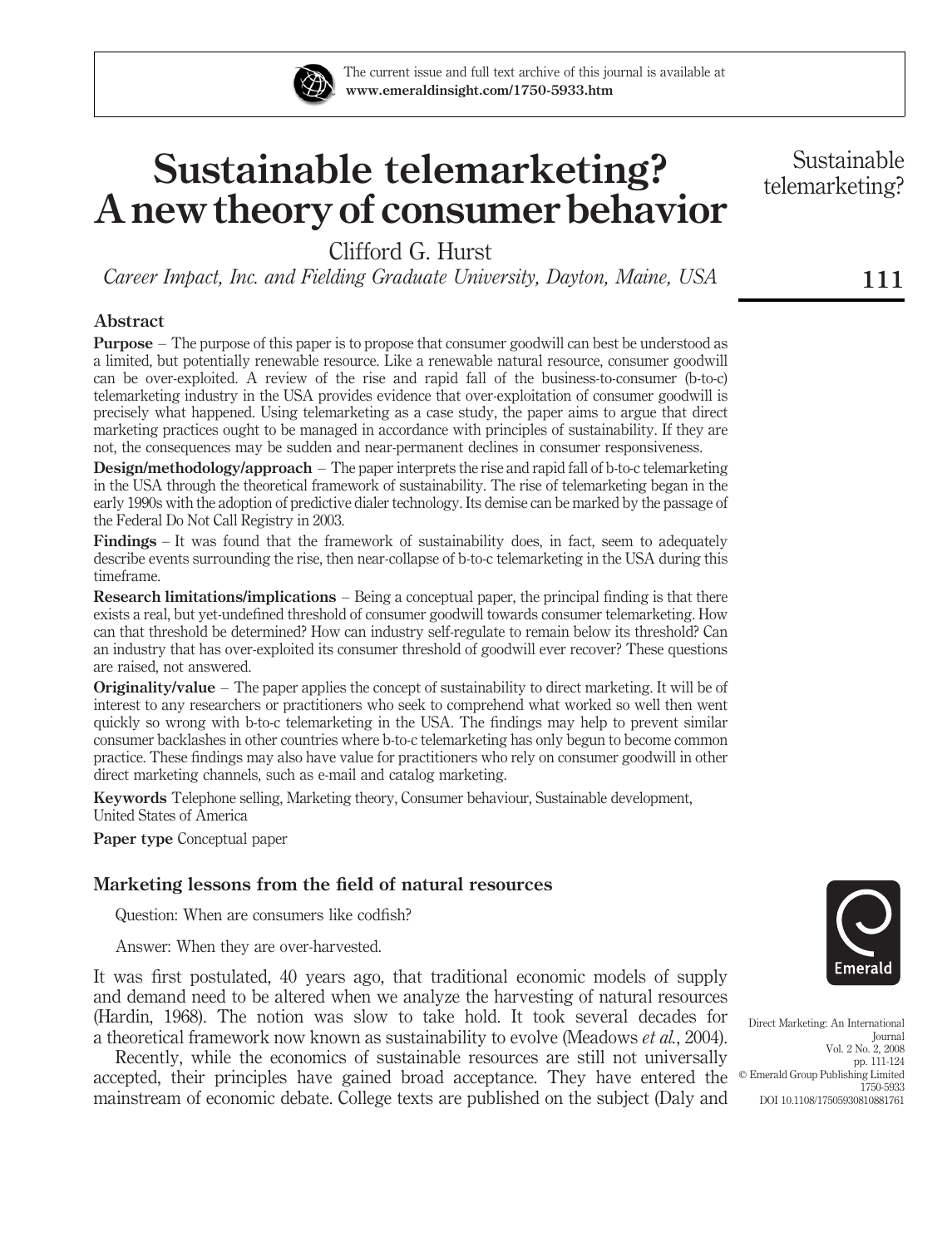Farley, 2004), major research projects continue to be funded by agencies such as the UN (milestones in sustainable development) and by the US National Science Foundation (Committee on the Human Dimensions of Global Change, 2002). These and other research projects have provided an ever-richer base of theoretical knowledge upon which policy makers can make decisions about natural resource management. These theories are variously known as ecological economics, the tragedy of the commons, the drama of the commons and sustainability.

A similar theoretical model, which will be called sustainable marketing, may prove useful when thinking about consumer behavior. Until now, marketing science has lacked a theoretical framework by which researchers might grasp the implications that would result from a model of sustainability.

The premise of this paper is that consumer goodwill is a common pool resource (CPR). Consumer behavior, it will be shown, follows the same rules which govern the economics of the utilization of natural resources. Parallels between the fishing industry and telemarketing illustrate this premise. Consumers are like codfish. Both are renewable, but limited resources. Over-harvest and you deplete the resource. Once depleted, it is possibly gone forever.

If telemarketers had grasped during the early 1990s what was happening to consumers' goodwill in response to their actions, the rapid demise of this channel since 2003 might have been averted. Instead, in 2003, the Federal Trade Commission (FTC), in consort with the Federal Communications Commission (FCC), inaugurated a national Do Not Call (DNC) list (TSR, TCPA). Its rapid and broad acceptance by American consumers brought the telemarketing industry to a functional end ... in just the same way that the rapid and unforeseen disappearance of codfish in the Outer Banks brought the North American ground fishing industry to a halt in the 1990s.

It is too late to revive business-to-consumer (b-to-c) telemarketing in the USA. But we can learn lessons from a post mortem of telemarketing practices. These lessons may be of value to marketers of other channels and to telemarketers in other countries if they desire to avoid a similar fate. Only if we can comprehend an explanatory theory within which this phenomenon took place can we deduce lessons from what happened. Explanations offered by industry spokespersons before the FTC in defense of telemarketing practices do not adequately describe what happened to consumer behavior. A theory imported from the economics of natural resources may provide a more compelling explanation.

# Calls for new theories

Academicians repeatedly decry the lack of new theories within marketing science. A recent issue of The Journal of Marketing revolves upon the editor's call to expand the content and boundaries of the discipline of marketing science (Bolton, 2005). She calls for researchers with both vertical depth and horizontal vision. Horizontal vision means a capacity to weave together seemingly unconnected bits of information. Bolton advocates a discipline that allows investigators "to see what others do not see and to make leaps of connectivity and creativity" (p. 60).

Wilkie (2005), writing upon invitation of the editor in the same issue, protests the newly adopted definition of marketing by the American Marketing Association, noting that the definition lacks a larger, societal perspective.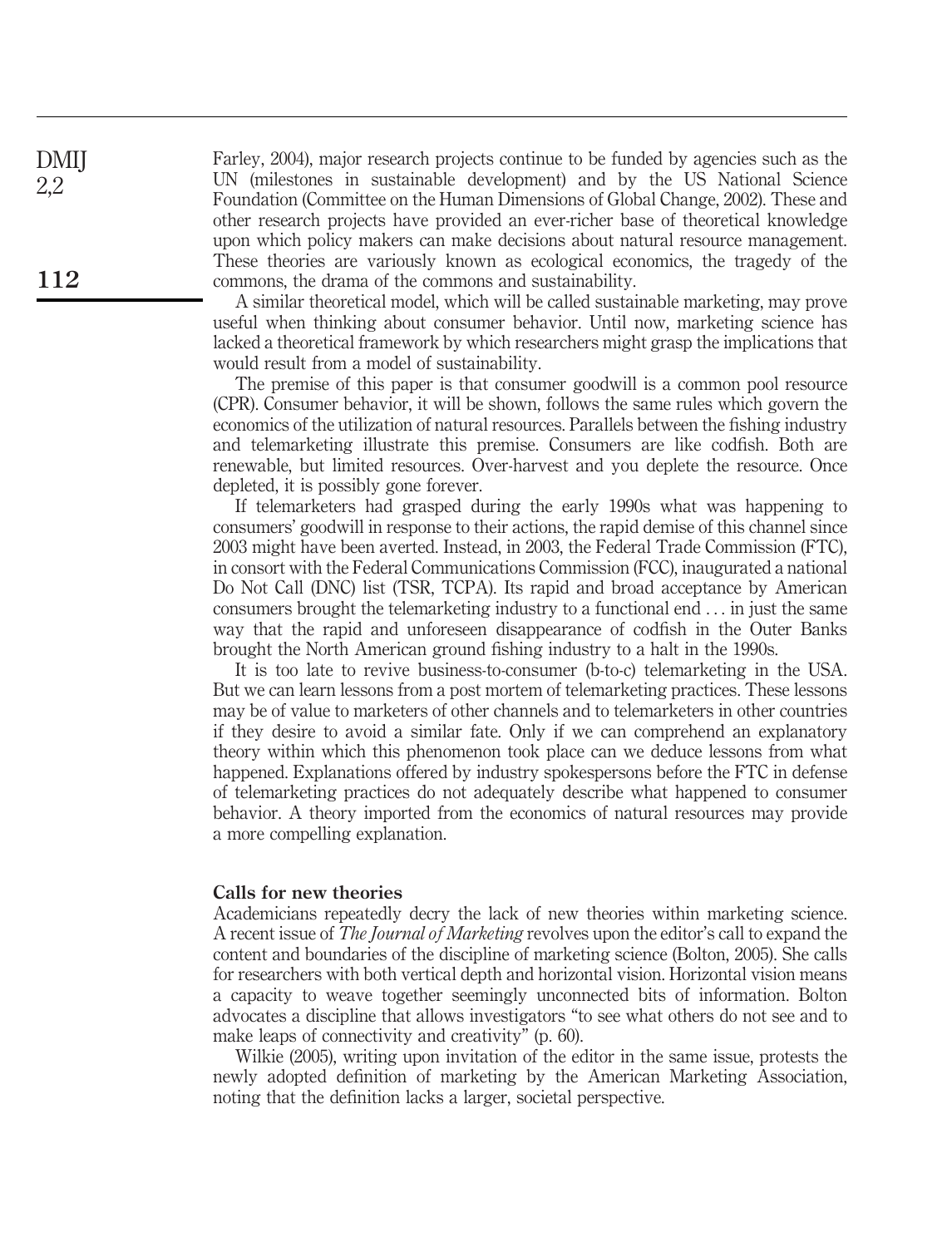This call for new theories is not new. A clarion similar to Bolton's was sounded 24 years earlier by writers in the same journal. Writing in separate articles during the early 1980s, two authors questioned the sufficiency of the mental models that prevailed then in marketing and consumer behavior research. Those insufficient models still prevail today.

Deshpandé (1983), described that marketing science has relied primarily on only one theoretical tradition – that of logical empiricism. "The dominance of this philosophy has led to marketing science growing more rapidly in the area of hypothesis testing than in the development of new, rich explanatory theories" (p. 101). He argued that the prevailing paradigm of logical empiricism has caused an over-emphasis on quantitative research and that a new paradigm is needed. A paradigm is needed which will yield more emphasis on qualitative research.

Not much has changed. Deshpandé is echoed today by Webster (2005). Data and methodology still dominate academic research. They do so at the expense of both theory development and practical relevance. This narrowness of focus has retarded the progress of the marketing discipline.

Hunt (1983) elaborated upon what Deshpande´ and Webster bemoan. He advocated a general theory of marketing, as distinct from the mostly quantitatively, empirically based, and specific models that still prevail. Such a general theory could provide a framework within which empirical models could reside and add substance. He defined a general theory as having three characteristics: "Theories are systematically related sets of statements, including some law-like generalizations that are empirically testable" (p. 10). The systematic structure of a general theory will make it capable of explaining and predicting phenomena.

Such a general theory already exists. We can borrow it from the field of natural resource management. The theory of sustainability can be applied to consumer behavior. It can be applied with no or little modification of its major tenets. Its application is empirically testable. And it fits Hunt's criteria for a general theory.

Hunt goes on to describe four fundamental explananda of marketing science. An effective general theory must embrace all four. These explananda are:

- (1) the behavior of buyers directed at consummating exchanges;
- (2) the behavior of sellers directed at consummating exchanges;
- (3) the institutional framework directed at consummating and/or facilitating exchanges; and
- (4) the consequences on society of the behaviors of buyers, the behaviors of sellers, and the institutional framework directed and consummating and/or facilitating exchanges (1983, p. 13).

Hunt's explananda provide for the societal perspective sought by Wilkie (2005). All four of these elements are encompassed by the theory of sustainability. Sustainable marketing gives us a basis for explaining buyers' behavior, sellers' behavior, the institutions set up to facilitate exchanges between both, and the social consequences of those behaviors.

From my review of recent issues of the *Journal of Consumer Research*, it appears that academic attention is paid today mostly to the behavior of buyers at the individual level. A similar review of the *Journal of Marketing* reveals the same focus,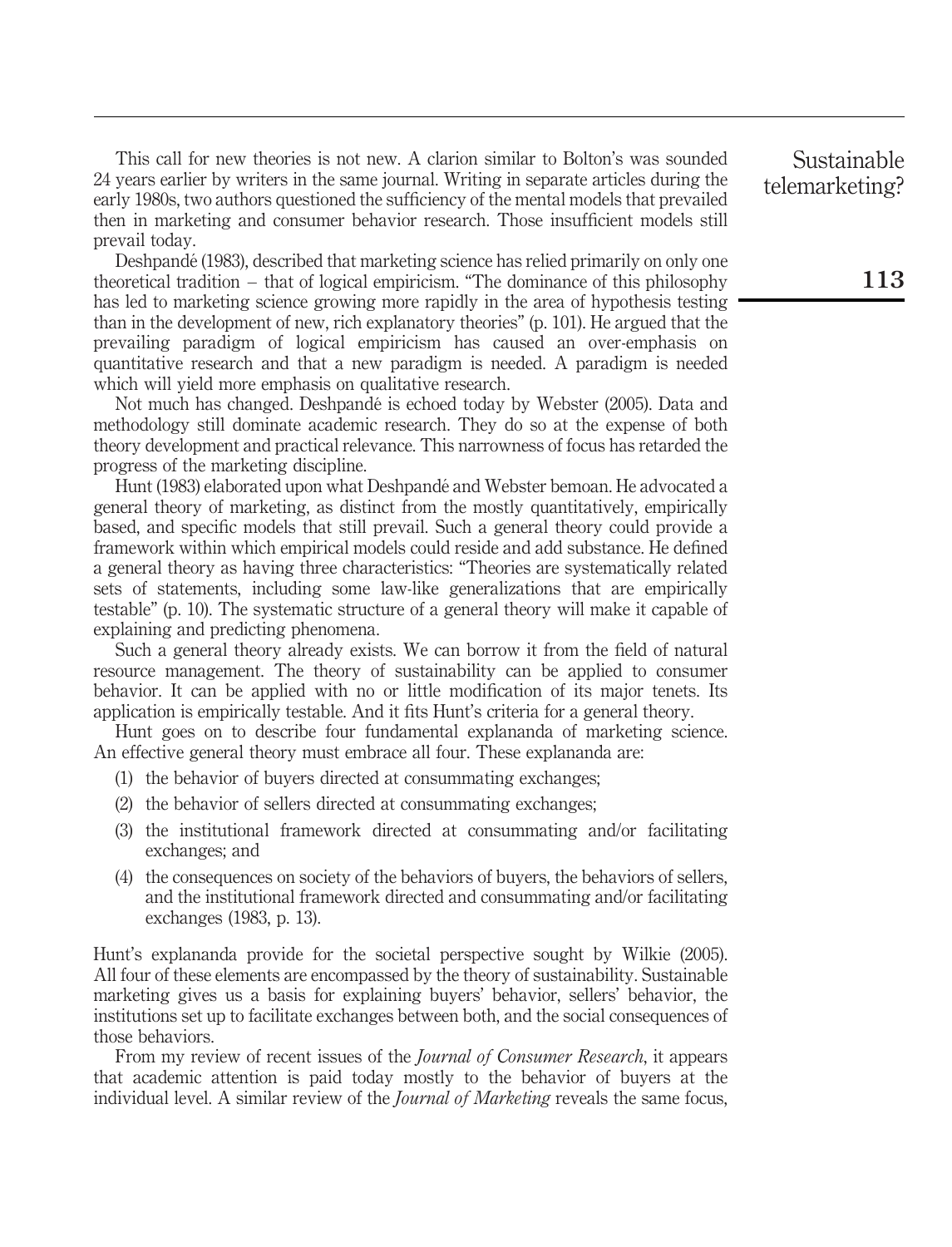with additional emphasis on research into the behavior of sellers. Researchers' attention to sellers generally regards decisions about product, price, promotion, and place (Webster, 2005). This is a supply-and-demand focus. It misses the bigger picture. Such a narrowness of view has been discussed by academics at least since 1967 (Sheth, 1974, p. 364, quoting Bass, Tigert and Lonsdale).

A model of sustainable marketing would be a broad enough concept to encompass Hunt's third and fourth explananda, those being the institutional framework and consequences on society.

Technology is part of the institutional framework of direct marketing. Yet, little research has been uncovered in the literature of direct marketing that addresses the role of technology as part of the framework that facilitates telemarketing exchanges. But, as will be shown, the technology of predictive dialers played a major role in the rise and fall of telemarketing. Its role must be recognized by any comprehensive conceptual model.

The impact of marketing practices upon society is at last beginning to be raised as a topic in the literature. Brubaker (2007) discusses in this journal the consequences on society of ethical or unethical seller behaviors. Other discussions of the consequences on society of telemarketing practices can be found in papers presented to the FTC in support of, or in resistance to, the amendments to the Telephone Sales Rule which resulted in the creation of a Federal DNC list in 2003 (FTC.gov). These are steps in the right direction.

It is my hope that the beginning of an academic dialogue about the application of theories from the field of ecological economics to consumer behavior and marketing science will broaden the scope of conversation to encompass all four of the elements defined by Hunt, will overcome the singular focus on hypothesis testing described by Deshpande and Webster, and will open the industry to that broader horizontal vision encouraged by Bolton.

#### Theory of the economics of natural resources

The theoretical foundations of what today is commonly called "sustainability" in the exploitation and use of natural resources began with an article in Science Magazine entitled "The tragedy of the commons," by Hardin (1968). Quantitative support for such a concept was provided by Meadows *et al.* in 1972 when they and their research team at MIT developed their World3 computer model. They published their pessimistic findings in their landmark Limits to Growth, which was followed by a more optimistic Beyond the Limits in 1992. The original Limits to Growth was updated and re-published as a 30 year update in 2004.

A period of 40 years after Hardin's essay, the concepts of sustainability are commonplace and interwoven into debates about public policy, macroeconomics, and geopolitics. They are not yet universally accepted. Just witness the current political debates about causes of global warming. But the strong influence of this economic model is demonstrated by the framing of the debate itself. In discussions of policies regarding natural resources, debate is no longer about the framework of sustainability, but is about specific causes and effects within that framework.

Any general theory might be deemed successful if, within 40 years of its first articulation, it so frequently defines the general scope of discussion of its subject matter. As a general theory, the theory of sustainability is broad enough and well established enough in the sense used by Hunt (1983) that it is time to consider its application to marketing science.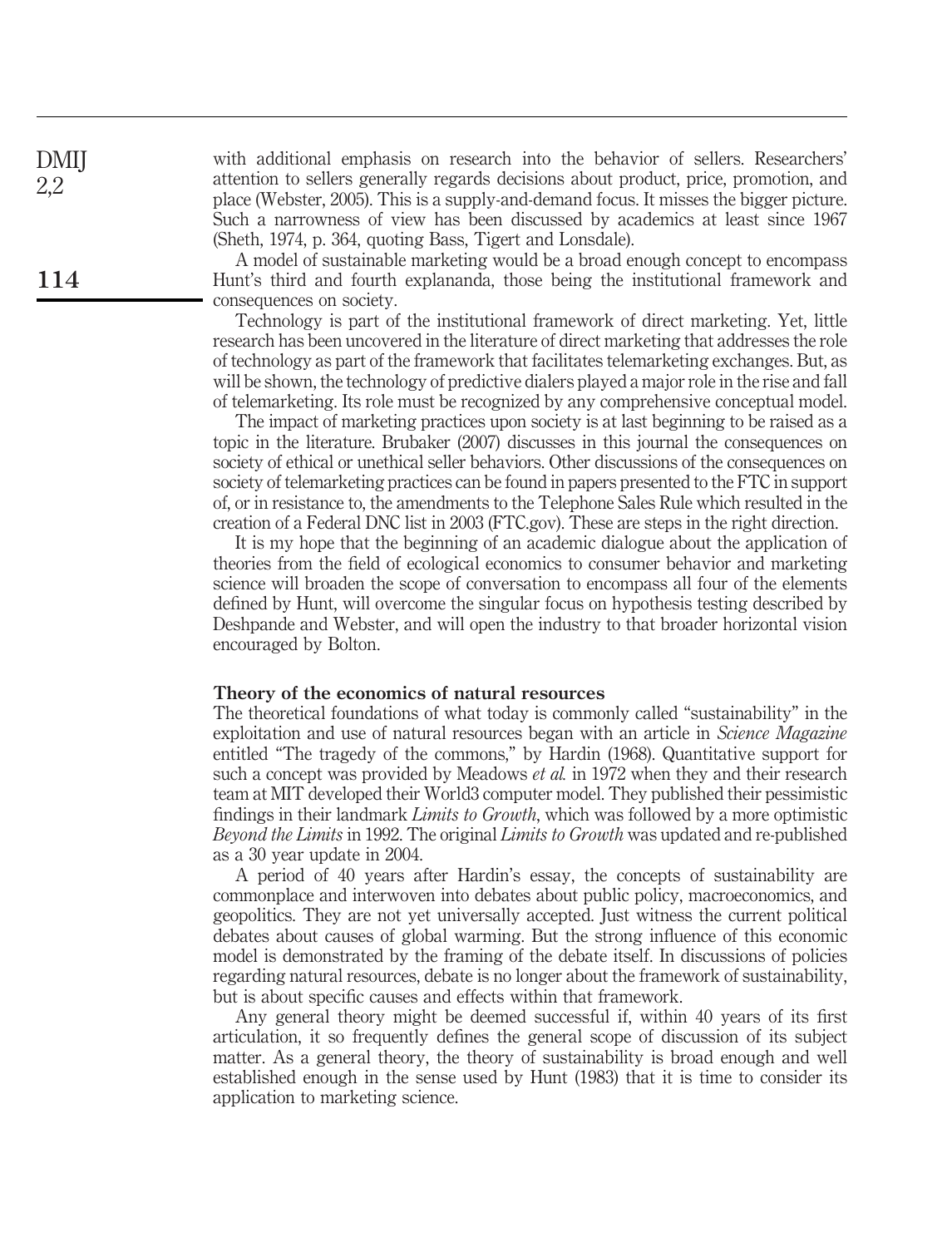Let us take a quick tour of the basic elements of the concepts of sustainable economics. Then we will explore how closely these same concepts describe what happened more recently to b-to-c telemarketing. If the glove fits, we can wear it. Theorists may then be able to derive new models of sustainable marketing that enable sellers to optimize rather than maximize their efforts. In this way, direct marketers can adopt practices of sustainability. They need not reach the sudden end that befell b-to-c telemarketers in the USA.

Theories of sustainability

Thus, far, sustainability has been spoken of as a single theory. This is too simplistic. Within the framework of sustainability, a number of schools of thought have developed. These range from gloomy to hopeful. Some theorists have concluded that individuals acting rationally in their own self-interest are incapable of not destroying a CPR (Hardin, 1968; Crowe, 1969).

Hardin, in fact, waxes poetically and unequivocally on this point:

Therein is the tragedy. Each man is locked into a system that compels him to increase his herd without limit – in a world that is limited. Ruin is the destination toward which all men rush, each pursuing his own best interest in a society that believes in the freedom of the commons. Freedom in a commons brings ruin to all (p. 1244).

Coercion by government regulation, theorists of Hardin's persuasion maintain, is the only answer. Others argue that self-regulation is indeed possible. In fact, it can be demonstrated both through experiments and by research in the field (Ostrom et al., 1992).

Ostrom et al. (1992) emphasize the important role that communication plays in avoiding catastrophe. They have also developed games wherein the most beneficial outcomes are derived from a combination of open communication and coercion. This coercion need not be government-imposed; also effective are self-regulating associations of stakeholders.

Most of the successful models of cooperation in managing CPRs have come from case studies representing fairly small, homogeneous groups of people. Examples from the field of water resource management are well-documented (Bardhan and Dayton-Johnson, 2002). Since telemarketing occurs nationally and even internationally, the models derived from these case studies may not be as applicable to our current study as are other models.

Various theories explaining the psychological phenomena of cooperation when managing CPRs have also been explored. By the nature of laboratory games, these results too, are reflective of small group behavior (Kopelman et al., 2002; Dietz, 2005). Their outcomes may not apply to the larger scale of telemarketing.

Differing models of the dynamics behind commons management have also developed according to the type of natural resource being exploited. A general rule is that the consequences of exploitation of renewal and non-renewal natural resources are different.

Other theorists have explored the role of technology as accelerators of growth, theorizing that linear growth, itself, may be managed, but that exponential growth, abetted by advances in technology, may result in dire consequences (Meadows et al., 1992). One of the four possible outcomes of exponential growth, defined by Meadows *et al.* is called overshoot and collapse.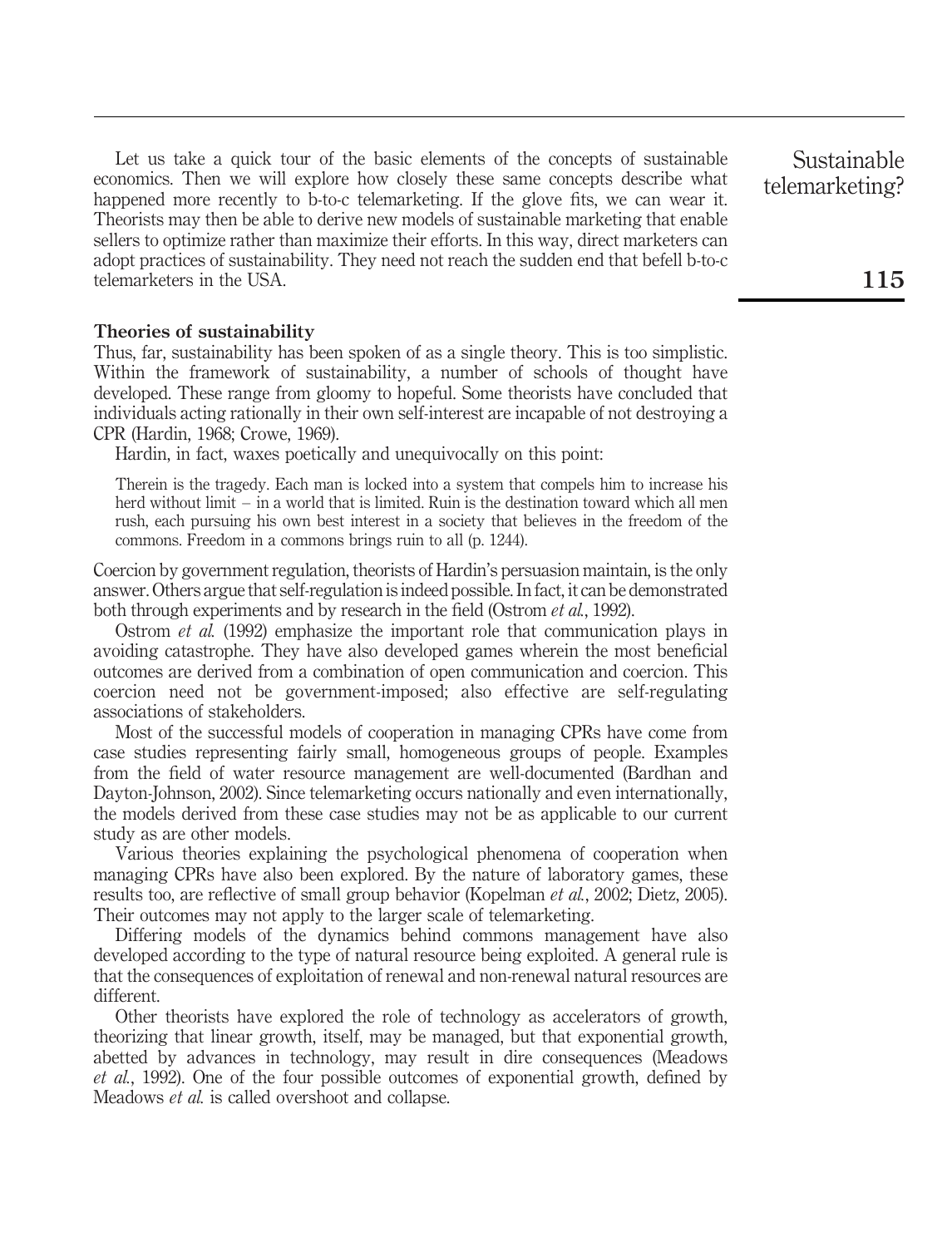116

It is my contention Meadows' overshoot and collapse model – of all of the sustainability models – best explains what happened to the US b-to-c telemarketing industry between the early 1990s and 2003. And since models of sustainability have been studied more rigorously in the field of natural resource management than they have in direct marketing, I also posit that an analysis of the expansion and then collapse of the US cod fishing industry – itself being a prime example of the overshoot and collapse model – can provide valuable lessons for direct marketers.

#### Key elements of sustainability in Meadows' model

What are the basic elements of sustainability as modeled by Meadows et al.? They hinge upon the phenomenon of "overshoot" and its intentional avoidance. "To overshoot means to go too far, to go beyond limits accidentally – without intention" (2004, p. 1). The authors liken the experience to an automobile skidding past a stop sign on an icy road.

Results of overshoot can be gradual and remedial or they can bring an entire industry to its knees. Conventional economic models, based on supply and demand, predict gradual and remedial corrections ala Adam Smith's invisible hand. Meadows et al. warn that, when dealing with natural resources, the invisible hand does not always work. The consequences of overshoot are too often going to be abrupt, catastrophic, and irreversible. The authors of World 3 have developed predictive models of overshoot using examples from fishing, oil production, world population growth, global warming, air pollution, water consumption, and tropical rainforests.

Consumer goodwill also needs to be treated as a renewable and limited resource or else the results from over-marketing also will be abrupt, catastrophic, and irreversible. The rapid demise of b-to-c telemarketing in the USA since 2003, gives evidence that overshoot and collapse is indeed what did happen to this particular marketing channel.

Meadows *et al.* (1992) define three causes of overshoot. First, there is growth. In particular, there is exponential growth. Second, there is some form of limit or barrier, beyond which a moving system may not safely go. Third, there is a delay or mistake in perceptions and the responses that strive to keep the system within its limits.

All three factors were present in the fishing industry from the late 1800s to the 1990s. All three appear to have been present in consumer telemarketing from the period 1990 to 2003. The parallels are striking. Let us review these three elements, first in terms of natural resources, and then in the context of telemarketing. This is to see if, indeed, the theory of sustainability is broad enough to pass Brodbeck's test that: "The more comprehensive a theory is, the more it unifies phenomena by revealing apparently different things to be special cases of the same kind of thing" (Hunt, 1983, p. 11).

According to Meadows et al. (2004), the driving force behind overshoot is growth, especially exponential growth. And, "exponential growth has been a dominant behavior of the human socioeconomic system since the industrial revolution" (p. 17). Exponential growth can be either inherent or derived. It can be both. When it is both, the rate of acceleration increases, which more likely leads to overshoot and collapse.

For example, growth in human population is inherently exponential in that, the more people there are on the earth, the more capacity they have to make babies. Growth in human population is also derived in that, when infant mortality declines as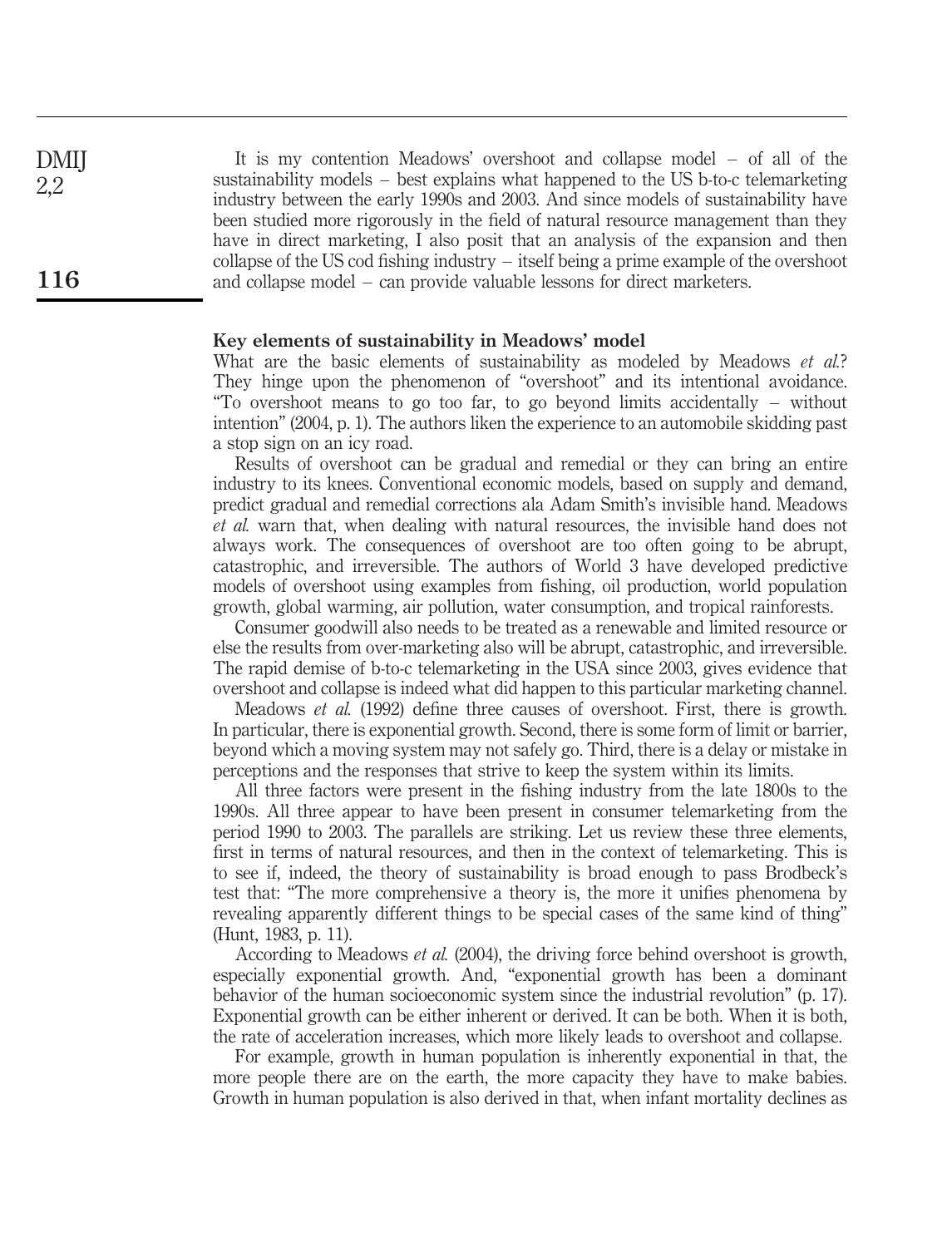a result of better healthcare, more people live long enough to make babies and more of their babies live sufficiently long to reproduce.

The cod fishing industry in the North Atlantic grew exponentially from the late 1800s until the 1990s, driven by both inherent and derived forces. Its growth and collapse as a viable industry has been well documented by Meadows et al. (1992, 2004) and Kurlansky (1997). Inherent growth came in the form of ever-increasing numbers of vessels operating in the same waters. Derived growth came primarily from three technical advances: the internal combustion engine, refrigeration, and development of trawling as a replacement for longlining. Engines and refrigerators allowed boats to fish faster and stay at sea longer. Trawling unintentionally destroyed the habit for groundfish reproduction, a habitat that longlining had left intact. As a result of these technological advances, the industry flourished and expanded rapidly for several decades. Early signs of over fishing were largely ignored. The signs were ignored until it was too late; collapse followed overshoot.

Andrew Rosenberg and a team of researchers at the University of New Hampshire estimate that "20th century fishing reduced the tonnage of adult cod in the North Atlantic to a mere 4 percent of what it had been in 1852" (Raloff, 2005).

The environmental group Greenpeace (2008, p. 3) reports that:

By 1992, the biomass estimate for northern cod was the lowest ever measured. The Canadian Minister of Fisheries and Oceans had no choice but to declare a ban on fishing northern cod. For the first time in 400 years the fishing of northern cod ceased in Newfoundland [...] just 1,700 tonnes [of biomass] remained in a fishery that had for over a century yielded a quarter-million ton catches, year after year.

As a consequence, 40,000 people in Newfoundland lost their means of livelihood. And the Canadian Government has spent, to date, approximately \$2 billion in social relief payments to those affected.

Collapse of the fishing industry was caused by a conceptual failure  $-$  by a failure of practitioners to grasp the concept of sustainability. Used with no concept of limits, new technologies can easily become instruments of overshoot. Used within limits, and guided by regulating institutions, however, technological developments could help provide the world's fishing industry with rich harvests that can be sustained for generations (Meadows *et al.*, 1992). Does the fishing industry have a lesson to offer to telemarketers?

Do we have enough evidence to say that the phenomenon of overshoot and collapse adequately describes the rise and fall of the US b-to-c telemarketing industry? If we do, then we have the basis for a new theoretical model of consumer behavior that warrants deeper exploration and further extrapolation into other marketing channels.

# Applicability to telemarketing

To test whether the general theory of sustainable economics can be applied to consumer behavior in response to telemarketing, preliminary answers have been sought to some questions:

- (1) Was there exponential growth in telemarketing?
- (2) Was there some sort of limit or barrier beyond which telemarketing could not go?
- (3) Was there a delay or mistake in perceptions and the responses that strive to keep the system within its limits?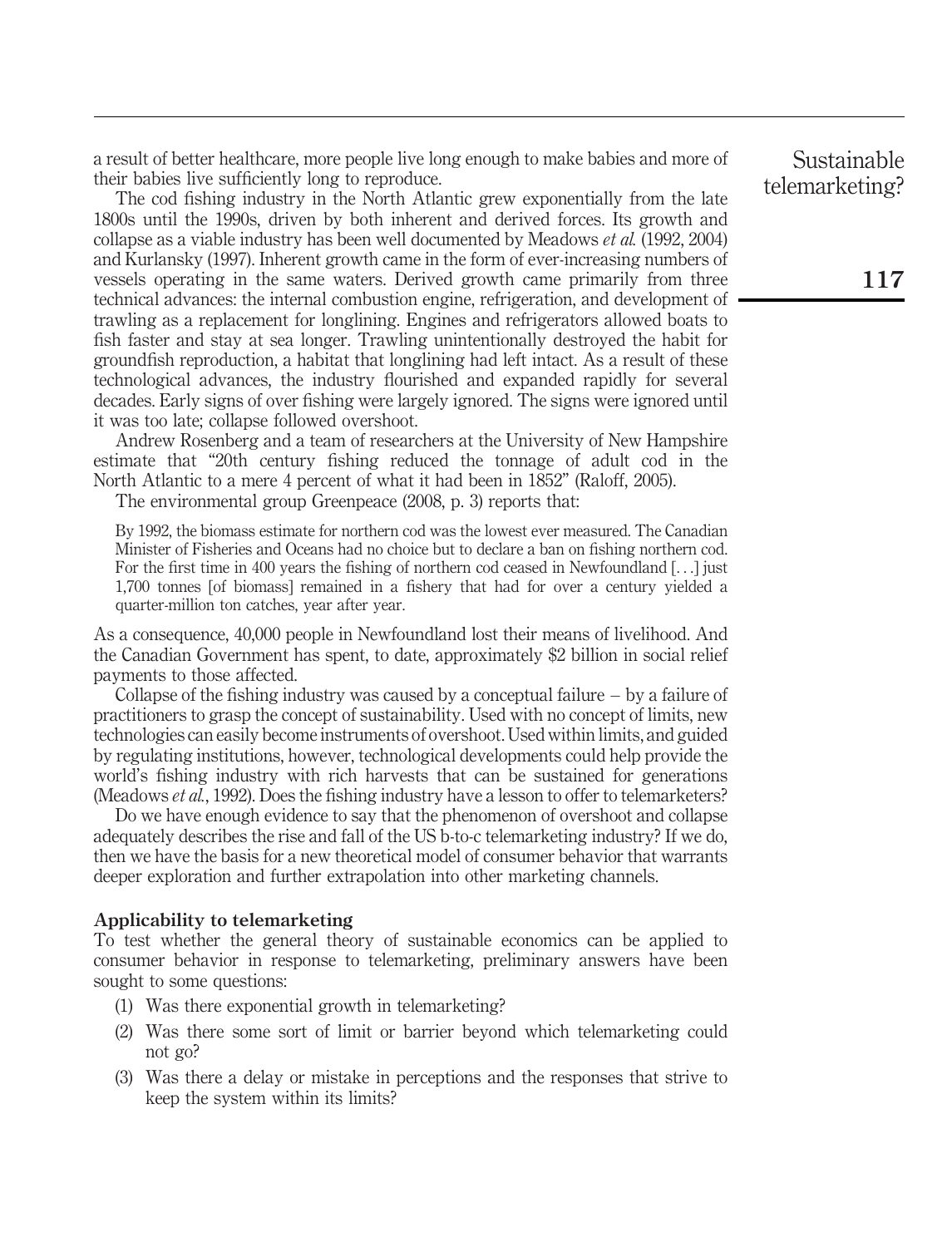It is proposed, on evidence of available, but sometimes conflicting data, that the answer to each question is "most likely yes."

## Was there exponential growth?

In formulating the Telephone Consumer Protection Act in 1991, Congress estimated that 300,000 telemarketing representatives were contacting 18 million Americans every day (TCPA). This was at a time when predictive dialer technology was just beginning to be adopted by the industry. A decade later, in 2002, representatives of the Direct Marketing Association (DMA) estimated that as many as 104 million outbound calls a day are possibly placed in the USA to both businesses and consumers by anywhere from 500,000 to 1,000,000 telemarketing representatives (FTC, 2002 – DNC Forum). This represents a range of 160-330 percent increase in the number of people making telemarketing calls and a 570 percent increase in the number of calls made. The number of callers increased dramatically, and the number of calls made by each caller also increased. This indicates exponential growth from both inherent and derived forces.

Inherent growth alone, from an increase in telemarketers unaided by technological advances, would have resulted in an increase to only 30-60 million calls per day. Something else, some form of derived growth, had to be going on as well. This derived growth came from the increased productivity of predictive dialers. Dialers have proven to bring a 30-40 percent increase in individual productivity of callers. These two factors, combined, approximately account for the total number of calls estimated by the DMA as being made daily by 2003. It is their multiplying effect that accelerated the growth of the volume of calls received by consumers, creating precisely the situation that is most prone to overshoot and collapse.

Predictive dialers thus can be seen as the telemarketing industry's equivalent of stern trawlers and refrigerator ships. They each accelerated the rise and then fall of their markets.

### Was there a limit beyond which telemarketing could not go.

This appears to be the case. That threshold was crossed somewhere shy of 104 million calls per day. This was the estimated volume of calls being made at the time the Federal DNC provisions were implemented in 2003. This regulation was enacted a few months after the public hearings quoted above. In just the first two years since its passage, more than 100 million consumers' phone numbers have been placed on the list (FCC, 2005). That is out of a total US population of 281 million people comprising 105 million households (US Census, 2000). That may be virtually every American household. Even if we generously assume an average of two phone numbers per household, this still represents 50 percent of US households that are effectively "off of the market" and are as unharvestable as are codfish in the Grand Banks.

# Were there delays or mistakes in perceptions and the responses that strive to keep the system within its limits?

Again, the confident answer is "yes." In hearings before the FTC as it re-considered the Telephone Sales Rule (Telemarketing Sales Rule, (16 CFR 310.4(b)(1)(iii)) in 2003 and in court appeals filed after passing the new version, industry leaders continued to deny the troublesome nature of their business practices. In their Comments before the FTC regarding proposed changes to the TSR in 2003, the DMA wrote, "Any notion that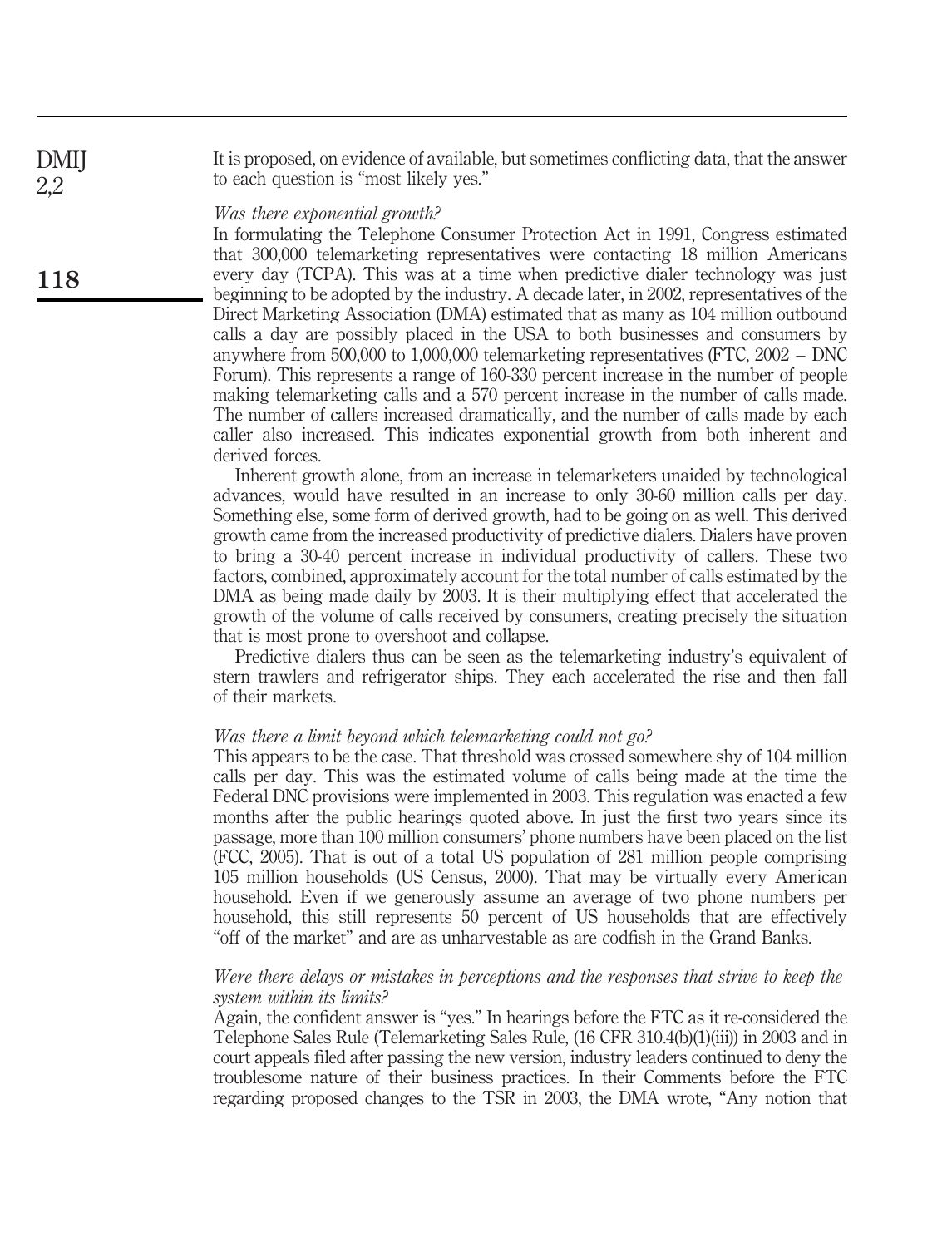unsolicited telemarketing calls are generally offensive to the American public simply is not borne out by fact" (p. 8). The association continued to maintain that, "The DMA's Telephone Preference Service is very effective in reducing unwarranted solicitation" (p. 4). The DMA expressed that its privately maintained DNC list, with 7.5 million names garnered over the accumulated 15 years, gave ample evidence that industry self-regulation adequately reflects consumer preferences. Such assertions simply do not hold up in face of the rush of 100 million people who submitted their numbers to the Federal DNC in the first two years since it was enacted (FTC, 2005).

In summary, it is concluded that all of the essential elements encompassed by a general theory of sustainable economics – and the consequences of violating them – are seen in the rise and fall of telemarketing. An entire industry unwittingly skidded past its Stop sign of the threshold of consumer goodwill, and in doing so surrendered its fate to regulators who acted against marketers' best interests. Had telemarketers possessed a theoretical model of sustainability for their industry, perhaps this particular tragedy of the commons could have been prevented.

# How could this tragedy of the commons have been prevented?

So far in this paper, one has gone to lengths to argue that a concept of sustainability does describe what happened to the US b-to-c telemarketing industry. But, by itself, such an argument, even if valid, provides no value to practitioners of direct marketing. Such an exercise will bring value to the industry only if practitioners are able to apply the framework of sustainability to prevent similar collapse of common pool consumer resources in the future. One way to approach that challenge is to ask: could overshoot and collapse have been avoided by US telemarketers? If so, how?

The experimental work and field research of Ostrom *et al.* (1992) and others (Dietz, 2005) and the computer modeling done by Meadows et al. (1992) provide some clues as to what might have been done differently by the telemarketing industry.

Five elements seem to need to be in place in order to avoid destroying a CPR in the presence of exponential growth.

First, as Meadows et al. (1992, p. 120) point out:

A growing physical entity will stop exactly at its limits only if it receives accurate, prompt signals telling it where it is with respect to its limits, and only if it responds to those signals quickly and accurately.

This presupposes that the industry knows its limits. Laboratory experiments could conceivably be developed to begin to model consumers' threshold of goodwill in response to unexpected solicitations. Building upon such experiments, a computer simulation for marketers, based on the lines of Meadows' World3 model, could then be developed and then refined over time that would predict this limit on a larger scale.

Prompt signals that the limits are about to be reached should be less difficult to implement in telemarketing than they ever are in the world of natural resources. Telemarketers maintain robust databases of calling activities. These databases could be combined to disseminate national call volumes to interested parties with virtually no delay. Self-restraint by marketers in response to signals that limits were about to be reached would be the next step in a sustainability approach. The likelihood of self-restraint in the face of resource limits brings marketers face-to-face with several of the psychological dilemmas that have been debated by theorists of sustainability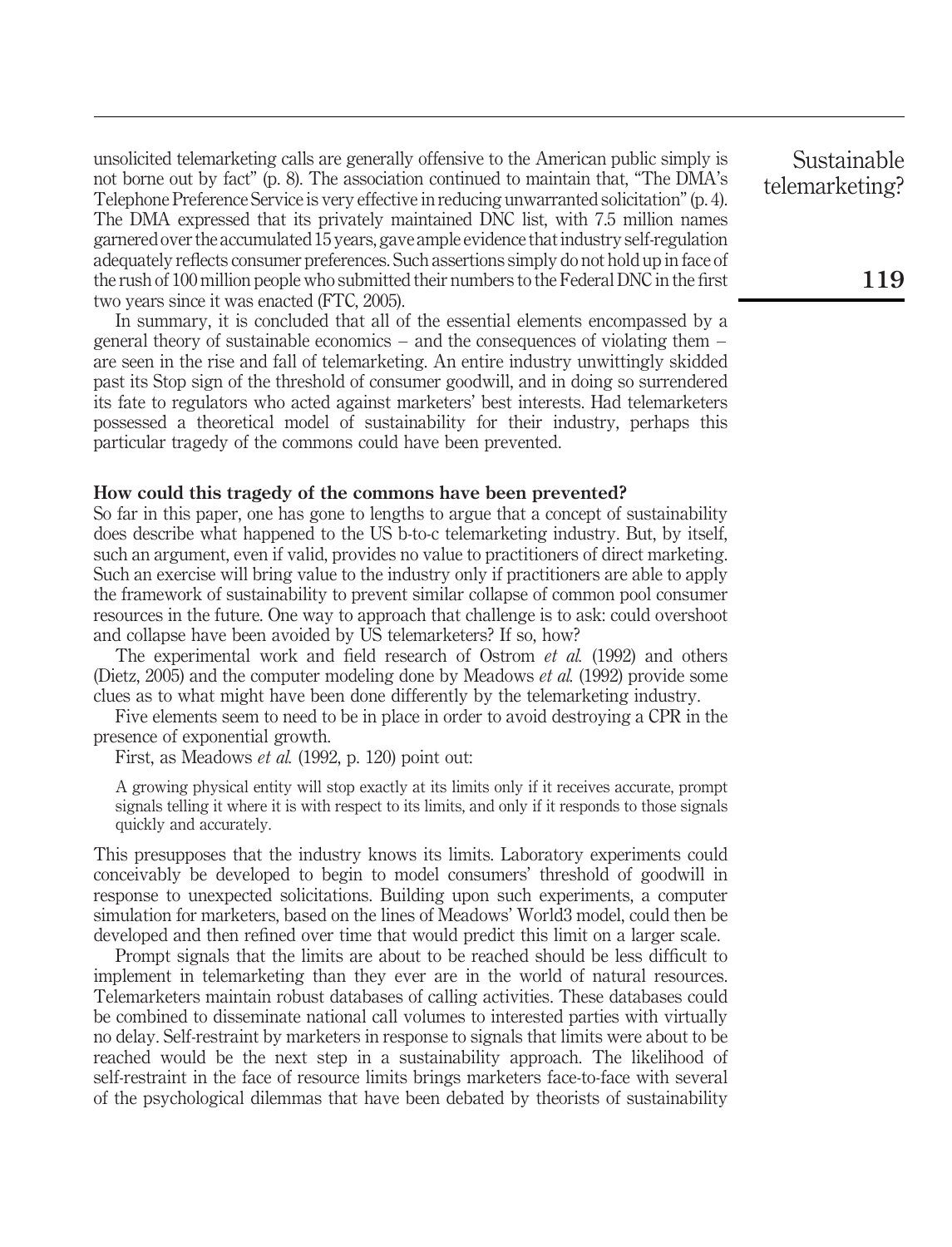for decades. They involve three of the remaining five elements needed to avoid destroying a CPR. These are: decision logic, altruism, and self-regulatory coercion.

The second of our five elements to explore is decision logic. Dietz (2005) points out that as a species, humans are better at deliberation than at calculation. Since the "rational actor" models of human behavior, such as Hardin's (1968) assume otherwise, Dietz points out that such theories are not very reflective of actual behavior. Instead, Dietz's "deliberative approach suggests that humans have evolved to make key decisions via talk". This points to the importance of communication in managing commons. Dietz references Habermas' theories and the Ostroms' laboratory experiments to support this point.

If Dietz and Ostrom are right, then the telemarketing industry possibly could have avoided overshoot and collapse if marketers had communicated more or better with each other about growing consumer resistance to their practices. That the industry did not do this can be attested from personal experience as a long-term member in the American Teleservices Association (ATA, 2008 – formerly American Telemarketing Association) during those years of rapid growth. When the industry did convene to discuss policy matters, the primary focus of conversation was lobbying to prevent new legislation or to curtail the effect of recent regulations on industry practices.

The industry is perhaps now changing to improve such communication. In 2007, the ATA published its new standards that were developed as part of its self-regulatory organization (SRO) project. The stated goal of the SRO is: "ultimately, to effectively address the legitimate concerns of Consumers relating to the Teleservices channel, and to create a system whereby future concerns can be addressed in an ongoing manner."(ATA Executive Summary, 2007, p. 1) The SRO standards are still under development. There is nothing written in the standards at this date to indicate that the ATA leadership has addressed the topic of setting limits to the total number of outbound calls that can or should be made. It appears that the concept of sustainability has not yet been adopted as an organizing framework for discussions amongst the leadership of the ATA.

The third element is that of altruism; the fourth is self-regulation. They work together hand-in-glove.

Ostrom et al. (1992) have explored the role of altruism empirically and experimentally. Their findings are encouraging to those who are reluctant to accept the gloomy predictions of Hardin (1968). In referring to CPRs, Ostrom et al. write:

Appropriators from CPRs (e.g. fishers, irrigators, and herders) have repeatedly shown their capacity to organize themselves, establish credible commitments, monitor each others' behavior, and impose sanctions on those who break their commitments. Self-organized CPR institutions have been devised without reference to central authorities and sustained over long periods of time without enforcement by external agents (p. 405).

The results of CPR games which are reported by these authors in the same article demonstrate that in the laboratory, the most successful outcomes in a CPR game are those where both communication and sanctions are present. Their report should give encouragement to those supporters of the ATA's SRO and other marketing organizations that want to prevent further government controls through effective self-regulation.

Crowe (1969) offers back-handed hope for the efficacy of self-regulatory sanctions to manage the limits of marketing practices. Government regulation may be less effective than self-regulation. Crowe decries the role that governmental regulators play in managing the commons, stating that after initially acquiescing to public outcries,

120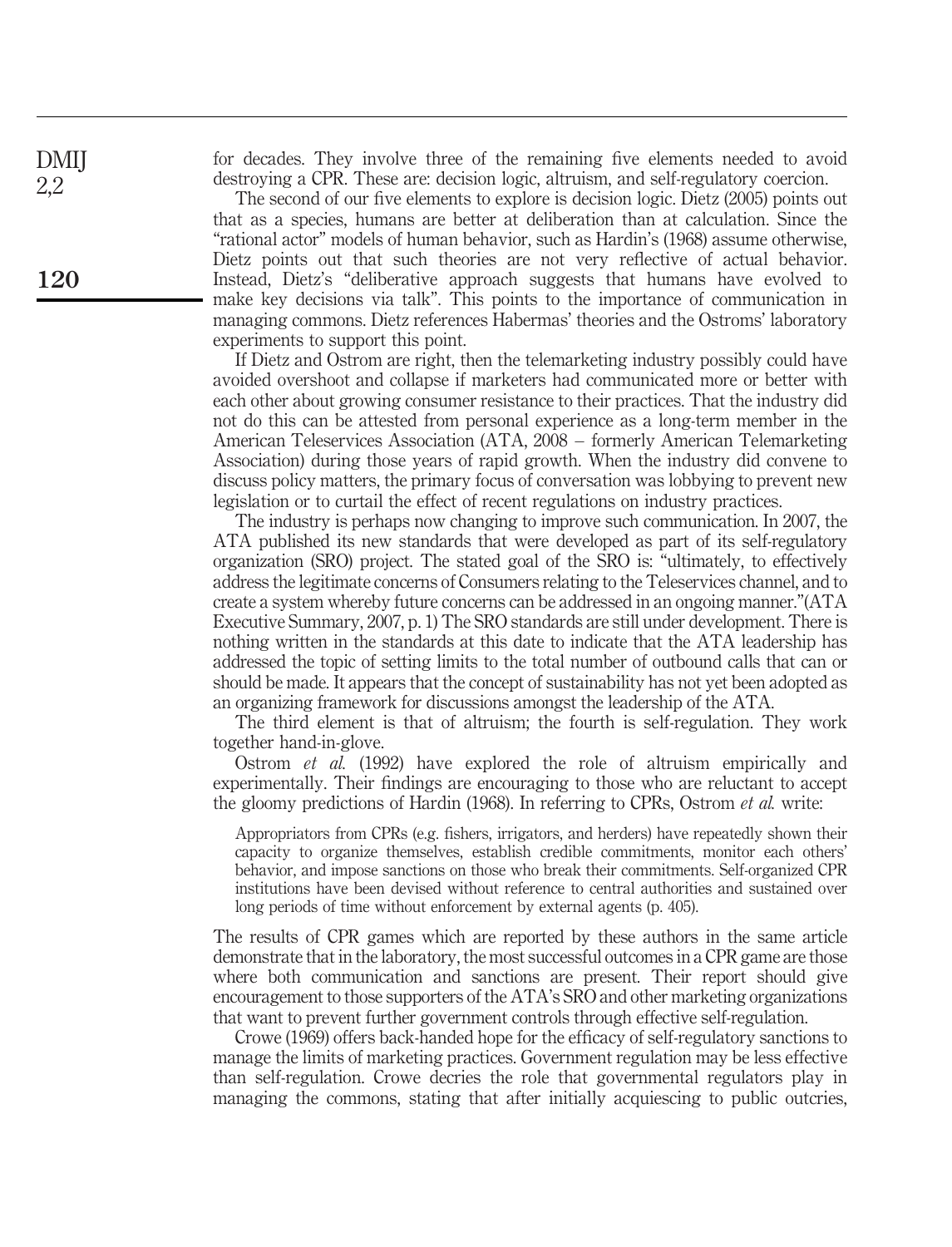these very same regulatory bodies become cronies to industry self-interests whose members "bring sufficient [political] pressure to bear to convert the agency to the protection and furthering of their interests" (p. 1106).

The fifth element, outlined by Dietz (2005), is time horizon. What appears as altruism may, in fact, simply be rational self interest pursued with a longer time perspective than in scenarios where the tragedy of the commons plays out. We may not need to dichotomize the debate whether human nature is altruistic or rationally self-serving. If one key to managing the commons is time perspective, then the solution for an industry such as the American telemarketing industry may be education from the perspective of sustainability.

It is my hope that practitioners, such as members of the ATA's SRO, will begin to manage customer goodwill as a CPR by finding ways to incorporate the above five elements into their operating standards. It may be no longer possible for outbound telemarketing to recover through attention to these elements. Nonetheless, these elements may provide guidance as the industry moves to address additional complaints from consumers regarding inbound calling, handling of personal data, collections practices, disclosure rules, political and not-for-profit solicitations, and other issues recognized by the ATA's SRO.

# Ways of collapsing a market

In the specific instance of telemarketing, consumers' responses to crossing their threshold of goodwill were triggered via government regulation. Technology, too, can intervene with marketers' wishes and suddenly whisk customers off of the market. This was already happening to some extent in response to growth in telemarketing. At the time of enactment of the DNC list, fake special information tones signals were being offered to consumers to "trick" predictive dialers into hanging up as soon as a connection was made (Private Citizen, Inc., 2006), and at least one serious proposal to pay consumers for accepting telemarketing calls via something akin to a reverse 900 number was proposed to the FTC (Ayres and Funk, 2006).

Although the specific case study addressed in this paper resulted in governmental regulation, researchers should note that regulation is only one means of shutting down a market. Any general theory of sustainable marketing must also allow for technological triggers, which can result in the same effect.

## Foundations of a new model of sustainable marketing

What will be required in the adaptation of the general theory of sustainability to marketing practice? It is posited that a sound theory must contain at least four elements:

- (1) It must recognize that consumers' goodwill is a CPR. Consumers will respond to over-harvesting in a way that is similar to how natural resources respond when exploited.
- (2) It must concentrate on consumer resistance, not consumer demand. Whereas existing theories of consumer behavior concentrate on why people buy, a theory of sustainability must also concentrate on consumer resistance, or why people remove themselves from the pool of potential buyers.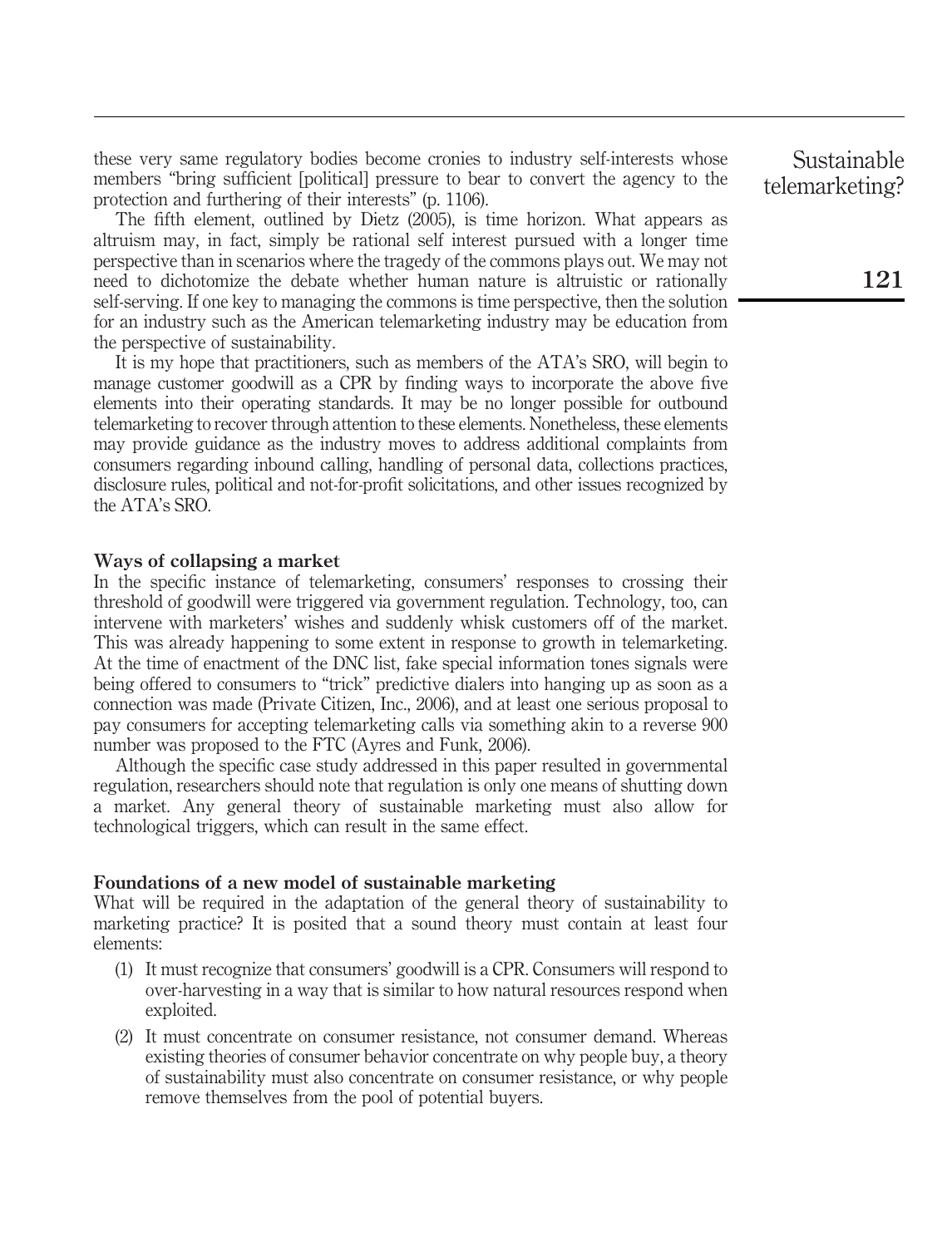| (3) It must be channel specific, not specific to product, price, promotion, or |
|--------------------------------------------------------------------------------|
| place. As the DMA put it before the FTC, "Telemarketing is not an industry;    |
| it is a medium of communication" (p. 2). Consumers did not respond negatively  |
| to what telemarketers were selling; they responded negatively to the frequency |
| with which telemarketers were calling. This means that a new theory must       |
| encompass analysis of the total volumes of marketing within a channel, and not |
| focus on the actions of any one marketer in isolation.                         |

(4) It should incorporate a view of the impact of marketing on society as a whole, as advocated by Wilkie (2005). It must encompass the concept of the common good.

#### What lessons does telemarketing have for other channels?

The purpose in dissecting the rise and fall of consumer telemarketing in the USA is no longer an attempt to head off disaster. Once upon a time that was my mission. But disaster has already fallen. The purpose in this paper has been to encourage academic discussion about the applicability of a theory of sustainability to direct marketing in general, so that marketers using other channels can learn from this experience.

For example, it appears that the limits to growth in e-mail marketing are fast being approached. The FTC (2003) passed what is known as the CAN-SPAM Act, designed to curtail the rise of unsolicited e-mails, known colloquially as spam. To date, the act has been a toothless tiger, as the structure of the internet allows spammers to act anonymously. It is not technologically feasible today for regulators to trace spam to its source. The FTC's report to Congress in 2004 calls for standards and regulations to require the authentication of senders' IP address as a necessary pre-condition for effective curtailment of spam in e-mail marketing (FTC, 2004).

A theory of sustainability may also apply to marketing in general, not just to direct marketing. Technological inventions such as  $TiVo^{\circledR}$  are threatening the revenue streams from television advertisers by allowing viewers to fast forward through commercials. Sirius<sup>®</sup> satellite radio offers commercial-free entertainment to radio listeners. The state of Maine, where the author lives, has for a long time had in place tight restrictions on billboard advertising. These are but a few examples of areas in marketing where a theory of sustainability may shed meaningful and much-needed light on marketers' decision-making processes. A theory of sustainability may lead marketers to re-frame those decisions that seek to maximize short-term returns from common pools of resources.

# References

- ATA (2008), Standards Developed for the American Teleservices Association Self-Regulatory Organization Project, American Teleservices Association, Indianapolis, IN, available at: www.ataconnect.org/public/compliance/SRO.php (accessed February 17, 2008).
- Ayres, I. and Funk, M. (2006), "Marketing privacy: a solution for the blight of telemarketing", Comments before the FTC, available at: www.ftc.gov/os/comments/dncpapercomments/ 04/ayersfunk.pdf (accessed February 2, 2006).
- Bardhan, P. and Dayton-Johnson, J. (2002), "Unequal irrigators: heterogeneity and commons management in large-scale multivariate research", in Ostrom, E., Dietz, T., Dolšak, N., Stern, P.C., Stonich, S. and Weber, E. (Eds), The Drama of the Commons, National Academy Press, Washington, DC, pp. 87-112.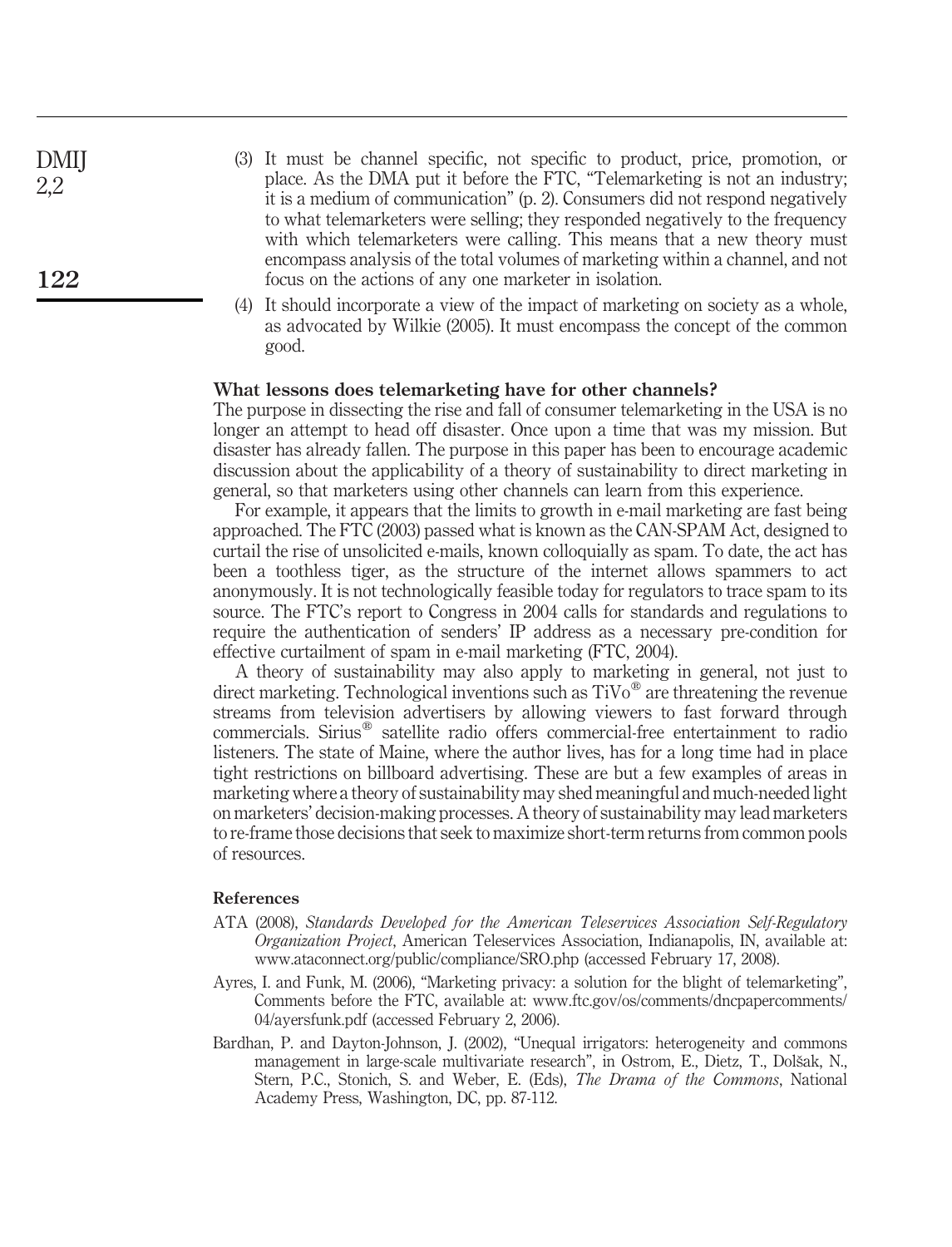|  |  | Bolton, R.N. (2005), "Marketing renaissance: opportunities and imperatives for improving       |  |  |
|--|--|------------------------------------------------------------------------------------------------|--|--|
|  |  | marketing thought, practice, and infrastructure", <i>Journal of Marketing</i> , Vol. 69, p. 1. |  |  |

- Brubaker, S. (2007), "Ethics and regulation in direct marketing", Direct Marketing: An International Journal, Vol. 1 No. 1, pp. 55-8.
- Committee on the Human Dimensions of Global Change (2002) in Ostrom, E., Dietz, T., Dolšak, N., Stern, P.C., Stonich, S. and Weber, E. (Eds), The Drama of the Commons, National Academy Press, Washington, DC.
- Crowe, B.L. (1969), "The tragedy of the commons revisited", Science, Vol. 166 No. 3909, new series, pp. 1103-7.
- Daly, H.E. and Farley, J. (2004), Ecological Economics: Principles and Applications, Island Press, Washington, DC.
- Deshpandé, R. (1983), "Paradigms lost: on theory and method in research in marketing", Journal of Marketing, Vol. 47, pp. 101-10.
- Dietz, T. (2005), "The Darwinian trope in the drama of the commons: variations on some themes by the Ostroms", Journal of Economic Behavior & Organization, Vol. 57 No. 2, pp. 205-25.
- FTC (2002), Do Not Call Forum, Federal Trade Commission, Washington, DC, June 6.
- FTC (2003), "The CAN-SPAM act: requirements for commercial e-mailers", available at: www.ftc. gov/bcp/conline/pubs/buspubs/canspam.shtm (accessed February 18, 2008).
- FTC (2004), National Do Not Email Registry: A Report to Congress, Federal Trade Commission, Washington, DC, June.
- FTC (2005), Statement of the Federal Trade Commission Chairman Deborah Platt Majoras on the 100 Millionth Number on the National Do Not Call Registry, Federal Trade Commission, Washington, DC, available at: www.ftc.gov/opa/2005/08/dncstatement.htm (accessed January 31, 2006).
- Greenpeace (2008), "Canadian Atlantic fisheries collapse", available at: http://archive.greenpeace. org/comms/cbio/cancod.html (accessed February 17, 2008).
- Hardin, G. (1968), "The tragedy of the commons", *Science*, Vol. 162, pp. 1243-8.
- Hunt, S.D. (1983), "General theories and the fundamental explananda of marketing", *Journal of* Marketing, Vol. 47, pp. 9-17.
- Kopelman, J., Weber, J.M. and Messick, D.M. (2002), "Factors influencing cooperation in commons dilemmas: a review of experimental psychological research", in Ostrom, E., Dietz, T., Dolšak, N., Stern, P.C., Stonich, S. and Weber, E. (Eds), The Drama of the Commons, National Academy Press, Washington, DC, pp. 113-56.
- Kurlansky, M. (1997), Cod: A Biography of the Fish that Changed the World, Random House, London.
- Meadows, D.H., Meadows, D.L. and Randers, J. (1992), Beyond the Limits, Chelsea Green Publishing, White River Junction, NY.
- Meadows, D.H., Randers, J. and Meadows, D.L. (2004), The Limits to Growth: 30 Year Update, Chelsea Green Publishing, White River Junction, NY.
- Ostrom, E., Walker, J. and Gardner, R. (1992), "Covenants without a sword: self-governance is possible", The American Political Science Review, Vol. 86 No. 2, pp. 404-17.
- Private Citizen, Inc. (2006), available at: http://privatecitizen.com/sit.html (accessed February 3, 2006).
- Raloff, J. (2005), "Empty nets", Science News, Vol. 167 No. 23, p. 360.
- Sheth, J.N. (1974), *Models of Buyer Behavior: Conceptual, Quantitative, and Empirical*, Harper & Row, New York, NY.

123